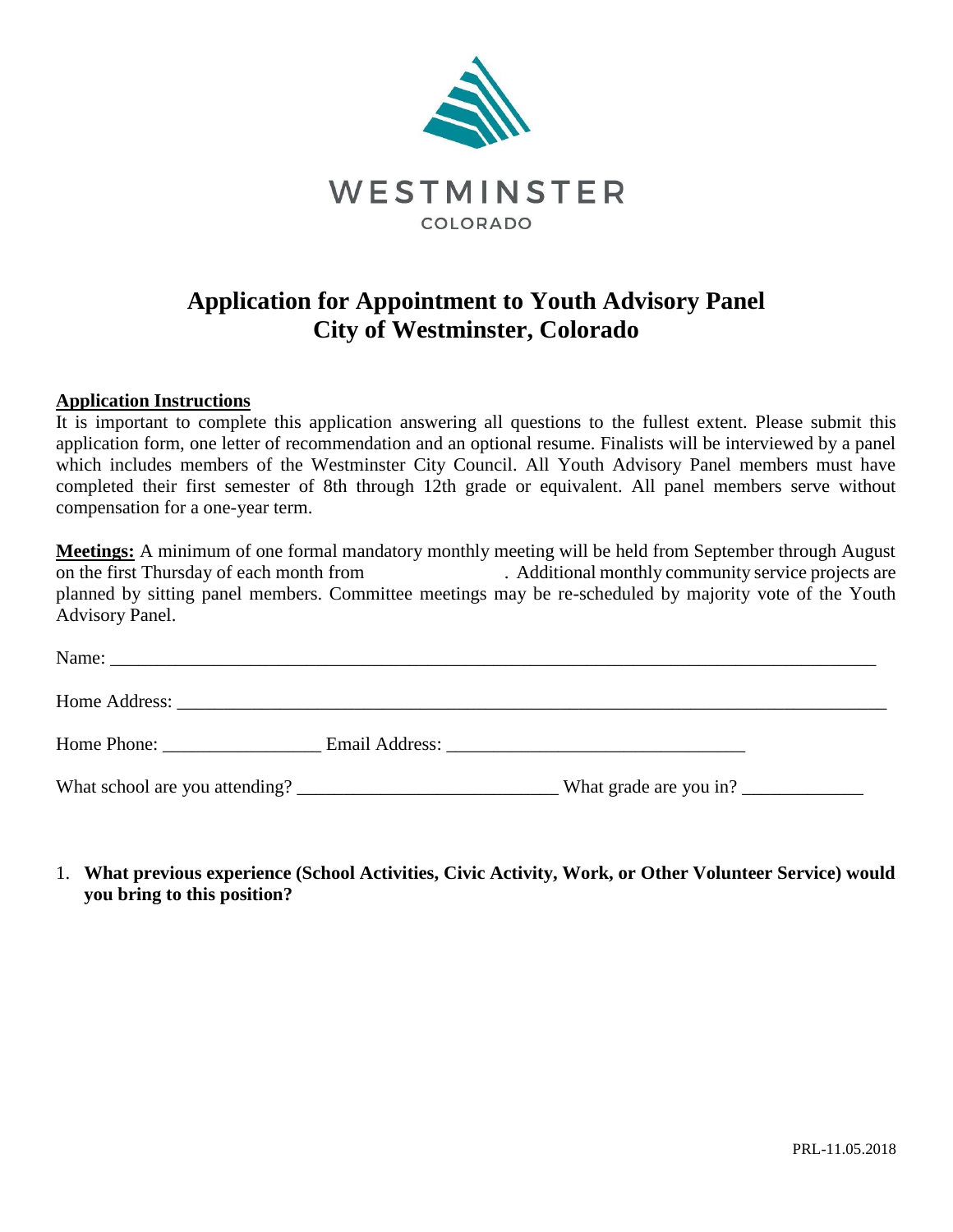**2. How would you approach an issue on a panel matter which involves strong feelings by citizens in opposition to your opinions? How will you interact with other panel members and these citizens if they are in opposition?**

**3. Service to the Westminster Youth Advisory Panel will require a commitment of time with a minimum of nine evening meetings during the school year, a monthly community service project, plus other social and project-oriented activities as designated by the panel. The Youth Advisory Panel will be invited to attend an optional Saturday evening Boards and Commissions dinner with City Council and a Boards and Commissions Saturday morning brunch. Members of the Youth Advisory Panel will be invited to other Boards and Commissions meetings regarding youth issues as they arise. Will you be able to devote the time necessary to fulfill your obligations as a panel member? Please Explain.**

**4. What activities/time commitments are you currently involved in for the current school year?**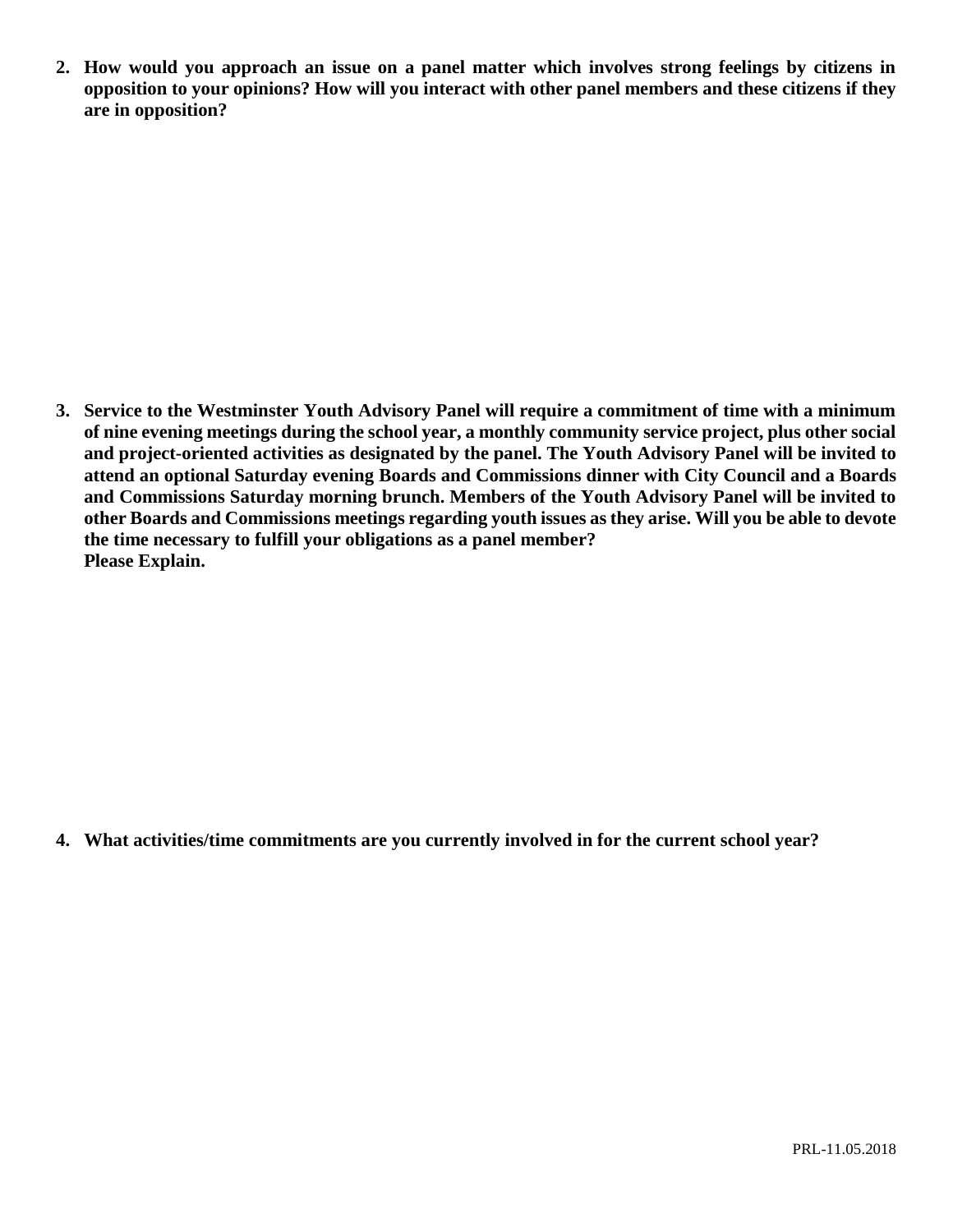**5. Reason for your interest in serving on the Westminster Youth Advisory Panel?**